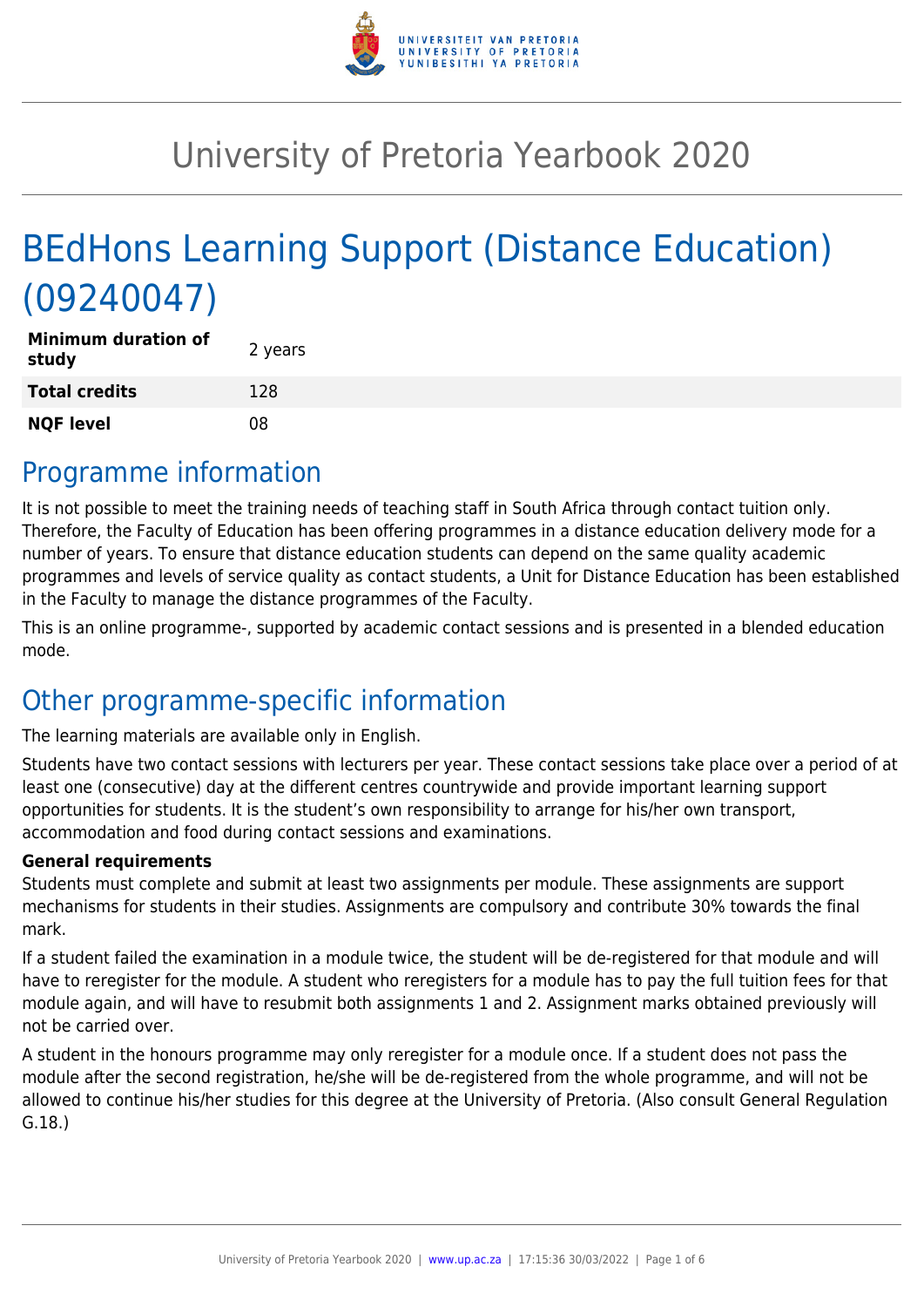

# Examinations and pass requirements

Examinations take place twice a year (during April and October) at examination centres countrywide. Students must register for examinations as stipulated under faculty-specific regulations.

A final mark of at least 50% is required to pass a module. The final mark is calculated by using the following three marks: assignment  $1 = 10\%$ ; assignment  $2 = 20\%$  and the examination/project = 70%.

### Research information

A research project is compulsory, and must be prepared according to the requirements of the specific department and submitted for assessment. Both assignments for the project are compulsory. The project will contribute 70% towards the final mark.

### Pass with distinction

The degree is conferred with distinction on a student who has obtained an average of at least 75%, with a minimum of 70% in each module.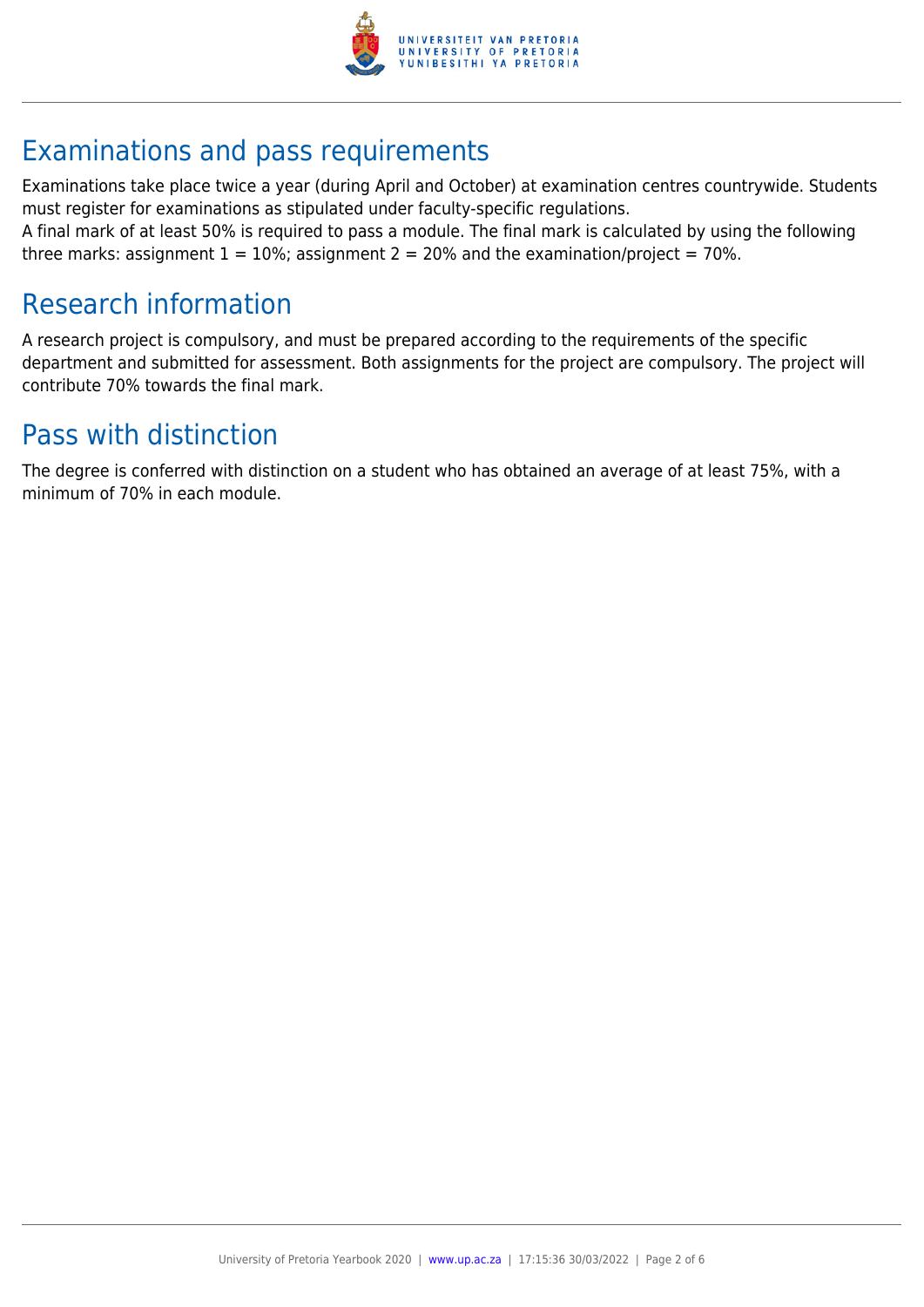

**Minimum credits: 16**

### **Core modules**

#### **Philosophy and social imperatives of education 733 (EDS 733)**

| <b>Module credits</b>         | 16.00                                          |
|-------------------------------|------------------------------------------------|
| <b>Prerequisites</b>          | No prerequisites.                              |
| Language of tuition           | Module is presented in English                 |
| <b>Department</b>             | <b>Education Management and Policy Studies</b> |
| <b>Period of presentation</b> | Semester 1                                     |

#### **Module content**

Meta-theories in education. Empiricism; rational empiricism; critical rationalism; critical theory; phenomenology; hermeneutics; system theory; philosophies in education: traditional philosophies; indigenous (African) philosophies. The influence of modernism and postmodernism on education. Sociological imperatives for education. Theories of societal change and roles and values of education. Comparative perspectives on learning theories and their meaning for education.

#### **Educational research methodology 734 (NMQ 734)**

| <b>Module credits</b>         | 16.00                                        |
|-------------------------------|----------------------------------------------|
| <b>Language of tuition</b>    | Module is presented in English               |
| <b>Department</b>             | Science Mathematics and Technology Education |
| <b>Period of presentation</b> | Semester 1 or Semester 2                     |

#### **Module content**

The nature of educational enquiry: contexts of research, research ethics, truth, rationality, subjectivity and objectivity; Quantitative and qualitative modes of enquiry, research designs and data collection techniques. Various approaches to qualitative research including case study research, historical research, ethnographic research, and action research. Basic concepts and principles of quantitative research. Statistical techniques in the educational research process. Survey methodology and questionnaire design. Classification and graphical representation of data. Descriptive measures. Statistical inference. Data-processing procedures. Parametric versus non-parametric tests. Some test statistics (e.g. F-Test and T-test). Formulating a research methodology for a limited project.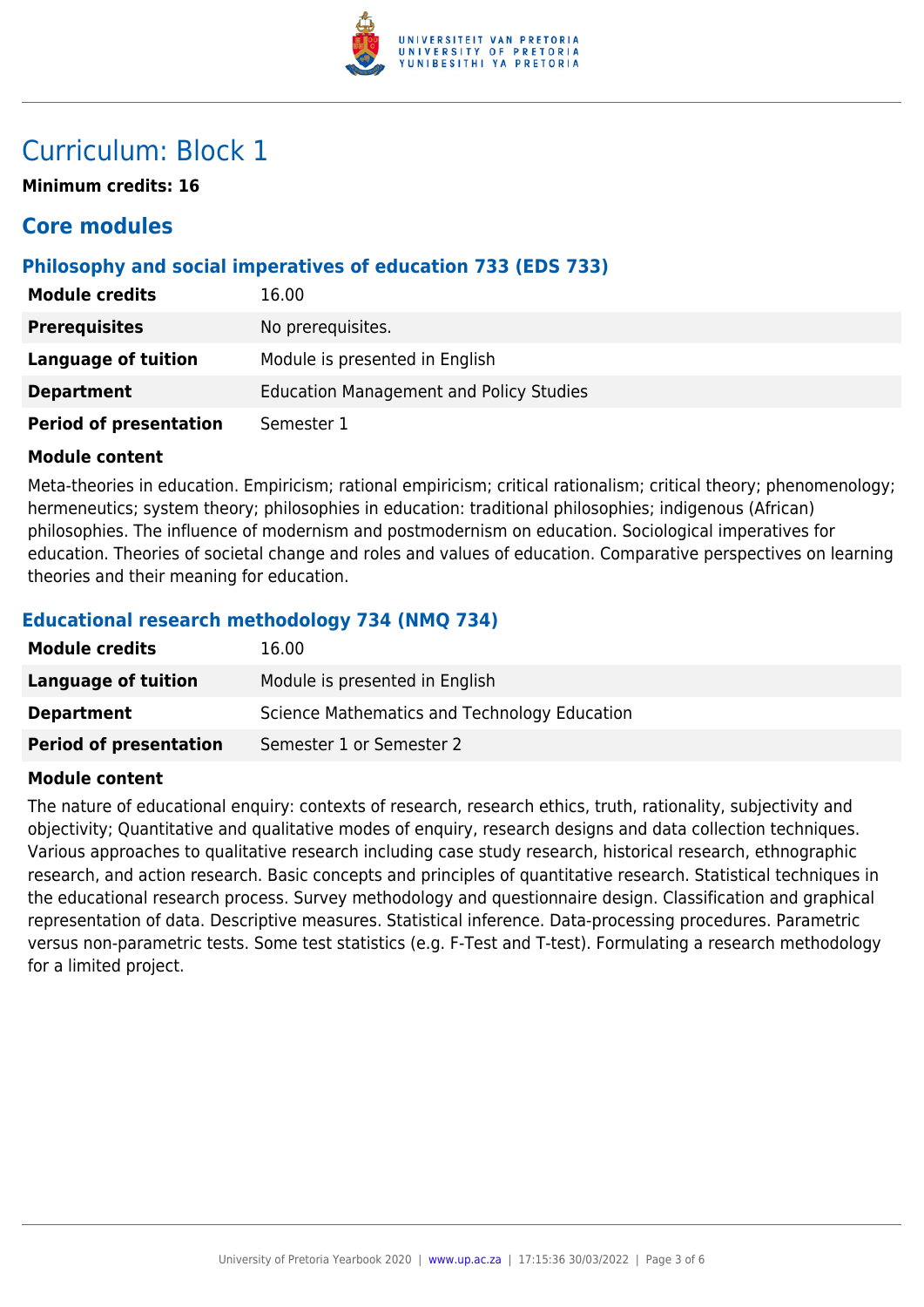

**Minimum credits: 16**

### **Core modules**

#### **Curriculum development 733 (CDD 733)**

| <b>Module credits</b>         | 16.00                                        |
|-------------------------------|----------------------------------------------|
| <b>Prerequisites</b>          | No prerequisites.                            |
| Language of tuition           | Module is presented in English               |
| <b>Department</b>             | Science Mathematics and Technology Education |
| <b>Period of presentation</b> | Semester 1                                   |

#### **Module content**

Principles and foundations of curriculum/programme design and development. International and national models and trends in curriculum/programme development. Principles of outcomes-based programming in the SAQA context. Curriculum development models and instruments in action. Situation and task analysis needs assessment. Development. Dissemination. Implementation as a change process. Assessment and evaluation.

#### **Identification and assessment of learners' needs 733 (ILN 733)**

| <b>Module credits</b>         | 16.00                            |
|-------------------------------|----------------------------------|
| <b>Prerequisites</b>          | No prerequisites.                |
| Language of tuition           | Module is presented in English   |
| <b>Department</b>             | <b>Early Childhood Education</b> |
| <b>Period of presentation</b> | Semester 2                       |

#### **Module content**

This module will equip students to implement inclusive education principles by preparing them how to adapt all educational activities to meet the learners' levels of competence within their unique and diverse teaching and learning contexts. Some of these strategies include: modifying the National Curriculum Statement through applying different curriculum differentiation techniques; adopting a multi-level teaching approach and designing multi-level lessons; and conducting alternative assessment procedures.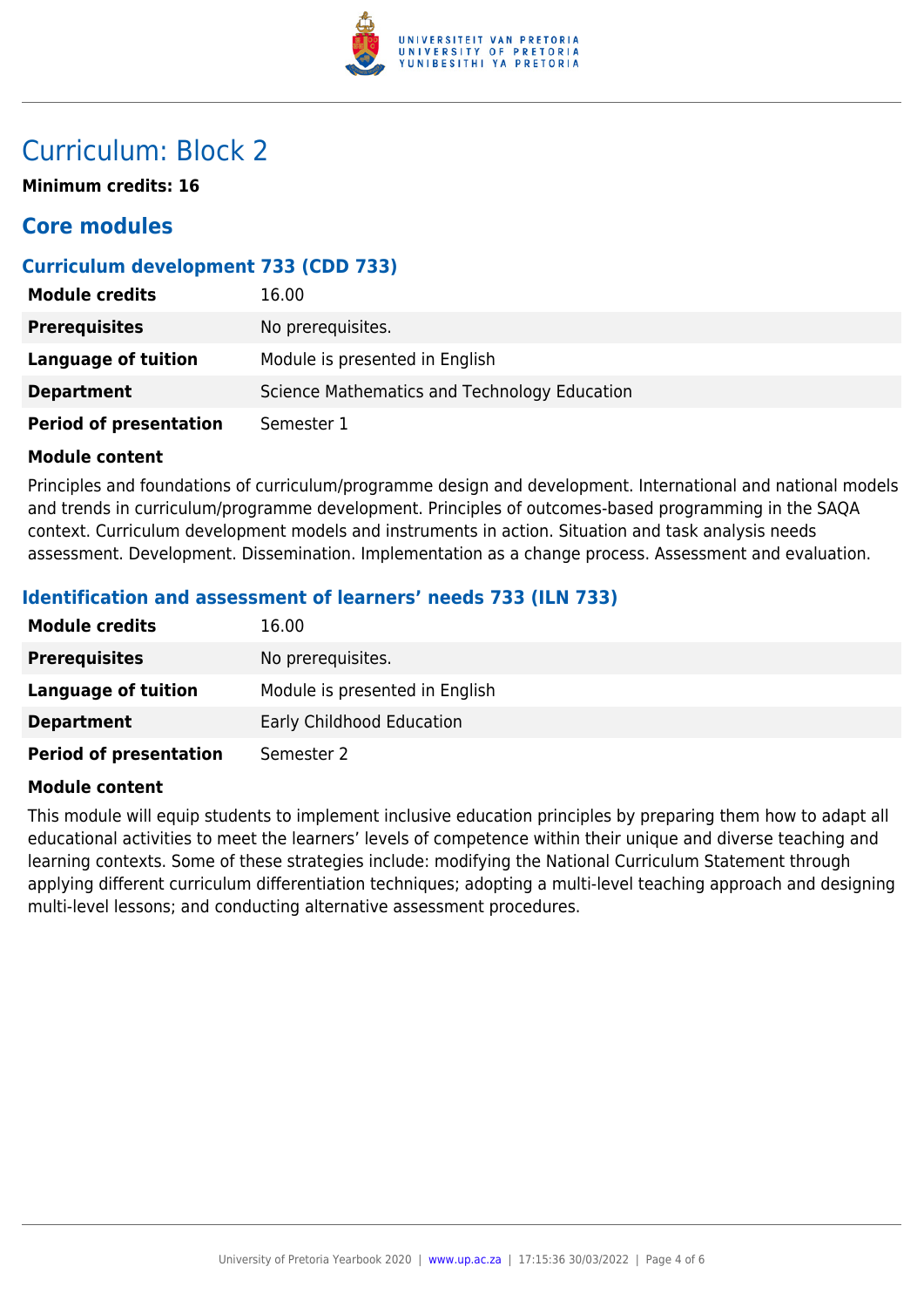

**Minimum credits: 160**

### **Core modules**

#### **Learning support 733 (LSG 733)**

| <b>Module credits</b>         | 16.00                          |
|-------------------------------|--------------------------------|
| Language of tuition           | Module is presented in English |
| <b>Department</b>             | Early Childhood Education      |
| <b>Period of presentation</b> | Semester 1                     |

#### **Module content**

Develop knowledge and insight regarding learners with learning difficulties. Systemic factors that influence the development of the learner; the impact of perception (motor, visual and auditory) on the integrated learning process and principles of inclusive education. A practical learning support model which focuses on assessment as well as devising a supporting strategies to cater for individual needs.

#### **Research proposal 735 (NMQ 735)**

| <b>Module credits</b>         | 16.00                          |
|-------------------------------|--------------------------------|
| <b>Language of tuition</b>    | Module is presented in English |
| <b>Department</b>             | Humanities Education           |
| <b>Period of presentation</b> | Semester 1                     |

#### **Module content**

Guided literature research, formulation of a conceptual framework and development of a research proposal for a supervised research project of limited scope.